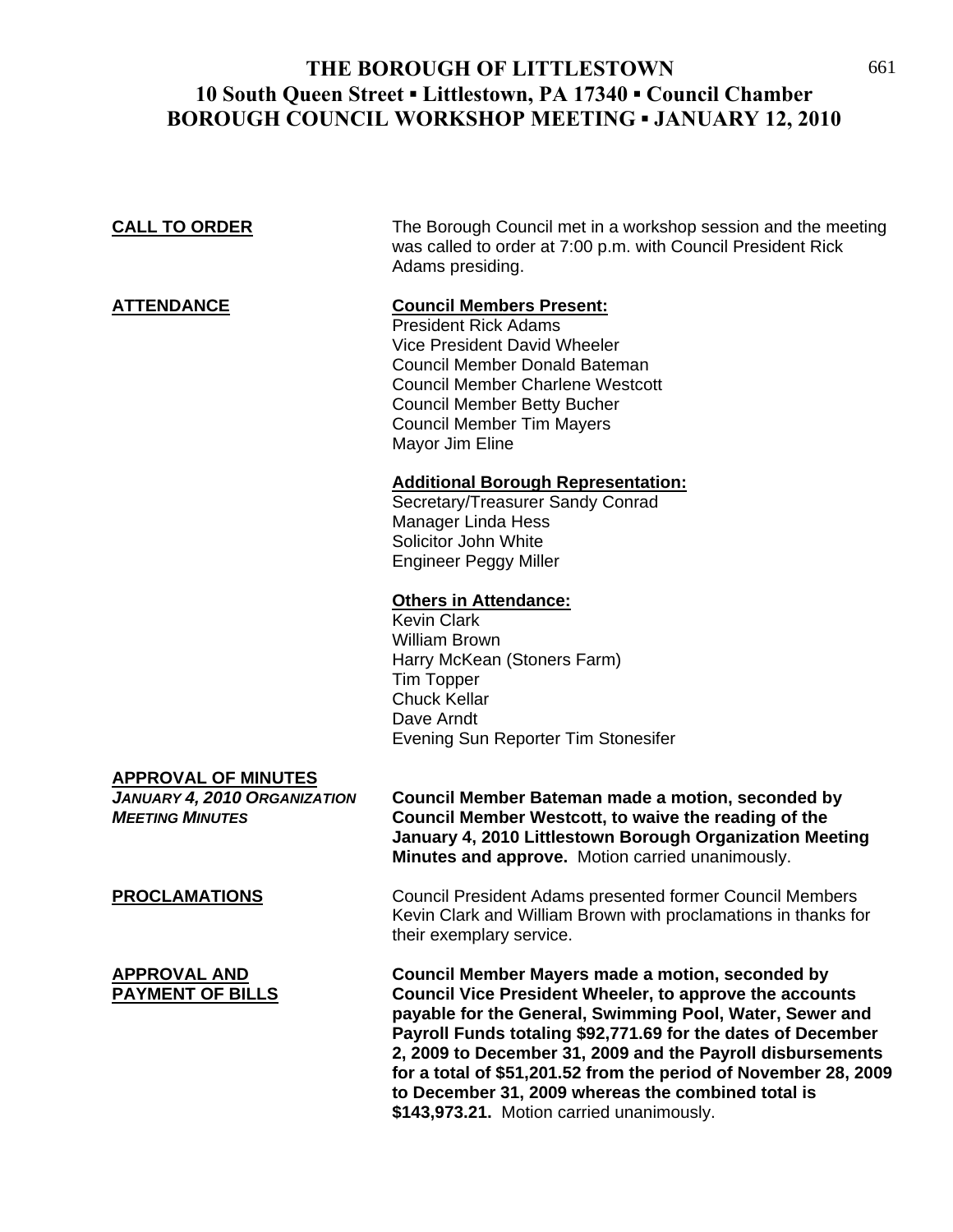# THE BOROUGH OF LITTLESTOWN 662 **10 South Queen Street ▪ Littlestown, PA 17340 ▪ Council Chamber BOROUGH COUNCIL WORKSHOP MEETING ▪ JANUARY 12, 2010**

| <b>APPROVAL OF FINANCIAL</b><br><b>REPORT</b>       | <b>Council Member Mayers made a motion, seconded by</b><br>Council Member Bateman, to approve the financial report for<br>December 31, 2009. Motion carried unanimously.                                                                                                                                                                                                                                                                                                                                                                                                                                                                                                                                                                                                                                            |
|-----------------------------------------------------|---------------------------------------------------------------------------------------------------------------------------------------------------------------------------------------------------------------------------------------------------------------------------------------------------------------------------------------------------------------------------------------------------------------------------------------------------------------------------------------------------------------------------------------------------------------------------------------------------------------------------------------------------------------------------------------------------------------------------------------------------------------------------------------------------------------------|
| <b>APPROVAL OF RESERVE</b><br><b>SAVINGS REPORT</b> | <b>Council Member Mayers made a motion, seconded by</b><br><b>Council Member Bucher, to approve the Capital Reserve</b><br>Savings Accounts report for December 31, 2009. Motion<br>carried unanimously.                                                                                                                                                                                                                                                                                                                                                                                                                                                                                                                                                                                                            |
| <b>ORGANIZATION OF RULES</b><br>OF ORDER/PROCEDURE  |                                                                                                                                                                                                                                                                                                                                                                                                                                                                                                                                                                                                                                                                                                                                                                                                                     |
| <b>PARLIAMENTARY PROCEDURES</b>                     | Council Member Bucher made a motion, seconded by Council<br>Member Bateman, to adopt the Parliamentary Procedures.<br>Council Vice President Wheeler stated in writing that picking a<br>Parliamentary Procedure is not a requirement to running of a<br>meeting, the naming of one over another only restricts the<br>Councils ability to function in as open a matter as they chose.<br>Since all the various "Rules of Order" follow the same structure of<br>Motion, Second, Discussion, Vote, the naming of one over the<br>other is unnecessary. Simply stating that council will follow<br>parliamentary procedures should be sufficient. Motion carried<br>with a vote of 5-1, with Council Vice President Wheeler<br>opposed.                                                                              |
| <b>Public Comment Policy</b>                        | Council Member Bateman made a motion, seconded by<br>Council Member Mayers, to adopt the Public Comment Policy.<br>Council Vice President Wheeler stated in writing that the only part<br>of the current policy that needs to remain is that all who wish to<br>speak on an issue before Council shall identify themselves, name,<br>address, organization or agency and their reason for speaking.<br>Any resident/taxpayer of Littlestown should have the right to speak<br>on any issue before Council. The citizens have a right to speak<br>on any issue before a vote is taken on that issue either agenda or<br>non-agenda. It is up to the chair to control the flow of the meeting<br>and keep the discussion on topic. Motion carried with a vote of<br>5-1, with Council Vice President Wheeler opposed. |
| <b>Limitation on Debate</b>                         | Council Member Bateman made a motion, seconded by<br>Council Member Mayers, to adopt the Limitation on Debate.<br>Council Vice President Wheeler stated in writing that if an issue is<br>important enough to bring to the floor, then it is important enough<br>to debate fully before a vote is cast or to postpone to a future<br>meeting to allow for more research and study. Motion carried<br>with a vote of 5-1 with Council Vice President Wheeler<br>opposed.                                                                                                                                                                                                                                                                                                                                             |
| <b>MEDIA INFORMATION POLICY</b>                     | Council Member Bateman made a motion, seconded by<br><b>Council Member Mayers, to adopt the Media Information</b><br><b>Policy.</b> Council Vice President Wheeler stated in writing that the<br>Borough Council should be the primary spokespersons for the                                                                                                                                                                                                                                                                                                                                                                                                                                                                                                                                                        |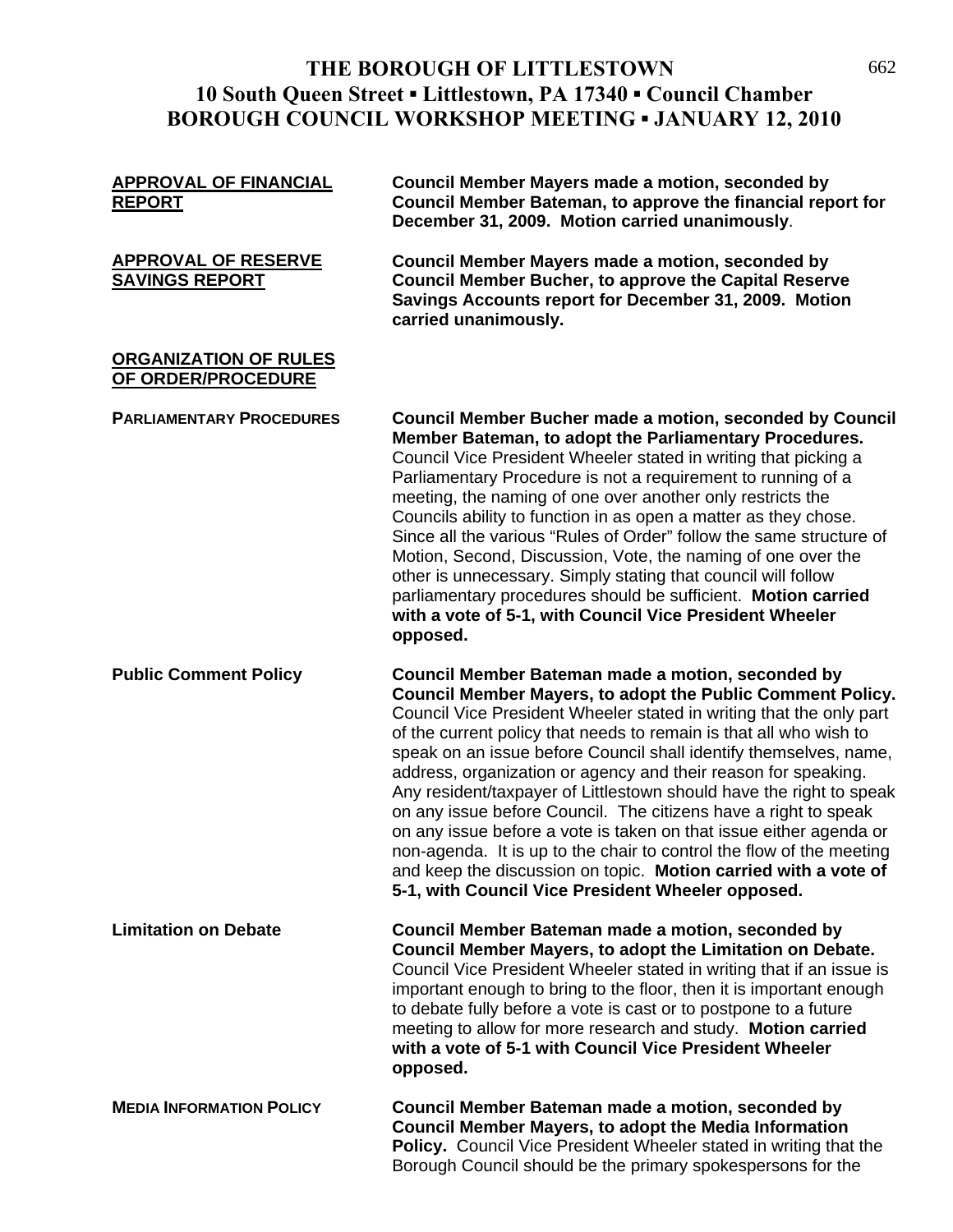## THE BOROUGH OF LITTLESTOWN 663 **10 South Queen Street ▪ Littlestown, PA 17340 ▪ Council Chamber BOROUGH COUNCIL WORKSHOP MEETING ▪ JANUARY 12, 2010**

| <b>MEDIA INFORMATION POLICE</b><br>(CONTINUED)                                         | Borough, the citizens elected the Council to act and speak for<br>them and that is what Council should do. If the Council wants to<br>appoint a member as spokesperson, ok. Motion carried with a<br>vote of 5-1 with Council Vice President Wheeler opposed. |
|----------------------------------------------------------------------------------------|---------------------------------------------------------------------------------------------------------------------------------------------------------------------------------------------------------------------------------------------------------------|
| <b>RIDE-ALONG POLICY</b>                                                               | Council Member Bateman made a motion, seconded by<br>Council Member Westcott, to adopt the Ride-Along Policy<br>with the exception of Council and Mayor who shall only be<br>required to sign the form once during each term. Motion<br>carried unanimously.  |
| <b>ORGANIZATIONS OF</b><br><b>APPOINTED PERSONNEL</b>                                  |                                                                                                                                                                                                                                                               |
| <b>CAMPBELL &amp; WHITE</b><br><b>ATTORNEYS AT LAW, AS</b><br><b>BOROUGH SOLICITOR</b> | <b>Council Member Mayers made a motion, seconded by Council</b><br>Member Bateman, to appoint Campbell & White, Attorneys<br>at Law as the Borough Solicitor. Motion carried unanimously.                                                                     |
| <b>CLAYTON WILCOX, AS</b><br><b>ZONING HEARING BOARD</b><br><b>SOLICITOR</b>           | <b>Council Member Mayers made a motion, seconded by Council</b><br>Member Bateman, to appoint Clayton Wilcox as the Zoning<br>Hearing Board Solicitor. Motion carried unanimously.                                                                            |
| <b>HERBERT, ROWLAND &amp; GRUBIC,</b><br><b>AS BOROUGH ENGINEERS</b>                   | <b>Council Member Mayers made a motion, seconded by Council</b><br>Member Bucher, to appoint Herbert, Rowland and Grubic as<br>the Borough Engineers. Motion carried unanimously.                                                                             |
| RAGER, LEHMAN & HOUCK, INC.,<br><b>AS BOROUGH AUDITOR</b>                              | <b>Council Member Mayers made a motion, seconded by Council</b><br>Member Bucher, to appoint Rager, Lehman & Houck, Inc. as<br>Borough Auditor. Motion carried unanimously.                                                                                   |
| <b>LINDA M. HESS, AS</b><br><b>BOROUGH MANAGER</b>                                     | <b>Council Member Mayers made a motion, seconded by Council</b><br>Member Bateman, to appoint Linda M. Hess as Borough<br>Manager. Motion carried unanimously.                                                                                                |
| <b>SANDY J. CONRAD, AS</b><br><b>BOROUGH SECRETARY/TREASURER</b>                       | Council Member Mayers made a motion, seconded by Council<br>Member Westcott, to appoint Sandy J. Conrad as Borough<br>Secretary/Treasurer. Motion carried unanimously.                                                                                        |
| <b>CHARLES KELLAR, AS</b><br><b>CHIEF OF POLICE</b>                                    | <b>Council Member Mayers made a motion, seconded by Council</b><br>Member Bateman, to appoint Charles Kellar as Chief of<br>Police. Motion carried unanimously.                                                                                               |
| TIMOTHY J. TOPPER, AS<br><b>DIRECTOR OF PUBLIC WORKS</b>                               | Council Member Mayers made a motion, seconded by Council<br>Member Bateman, to appoint Timothy J. Topper as Director of<br>Public Works. Motion carried unanimously.                                                                                          |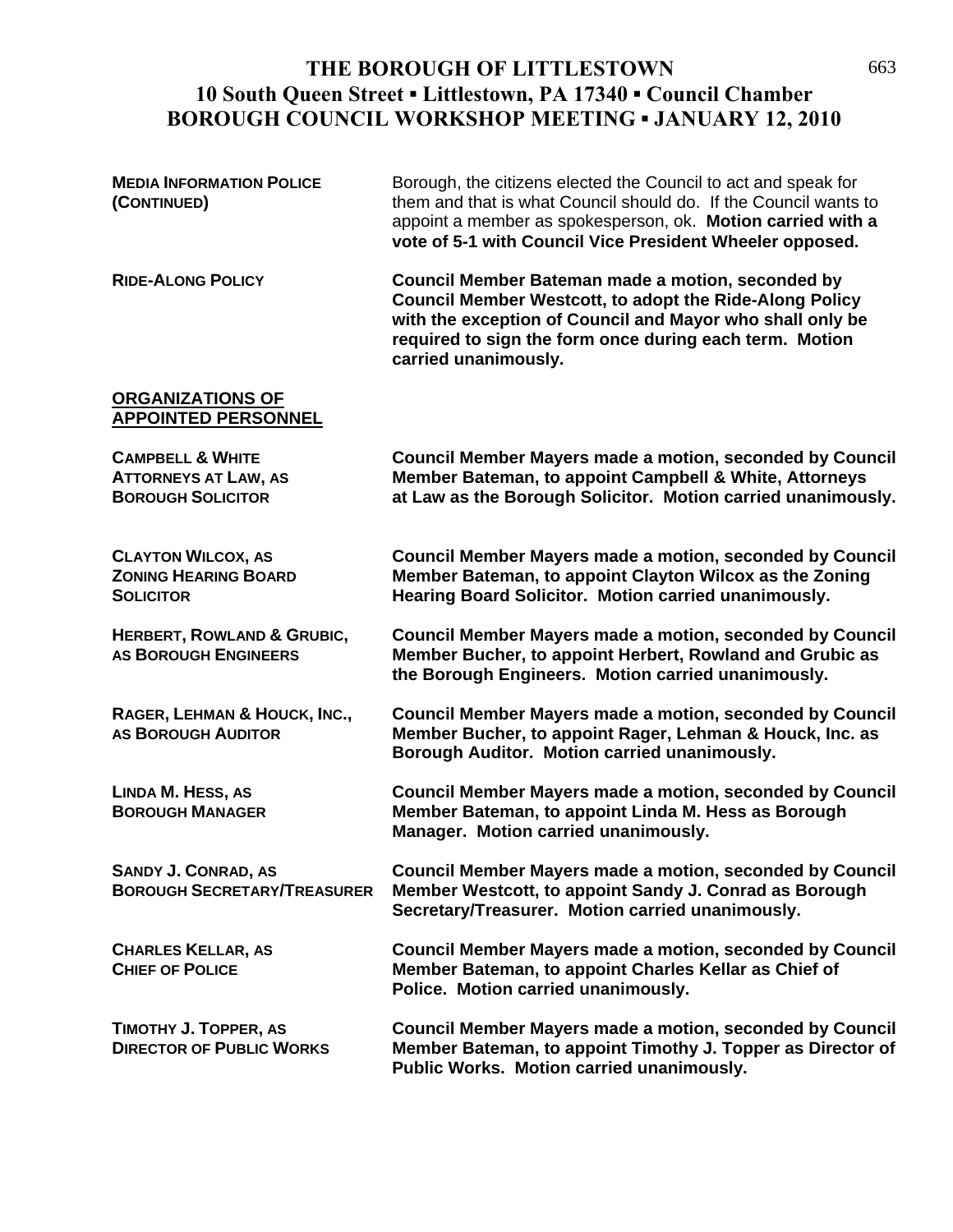## THE BOROUGH OF LITTLESTOWN 664 **10 South Queen Street ▪ Littlestown, PA 17340 ▪ Council Chamber BOROUGH COUNCIL WORKSHOP MEETING ▪ JANUARY 12, 2010**

### **SOLICITOR JOHN WHITE**

**ADOPTION OF AN ORDINANCE** Borough Solicitor White stated that this was the duly advertised **AMENDING AND SUPPLEMENTING** date, time and place for a public hearing for the Borough Council **CHAPTER 73 OF THE LITTLESTOWN** to consider the enactment of an ordinance Amending and **BOROUGH ZONING ORDINANCE** Supplementing the Provisions of the Littlestown Borough Zoning Ordinance, Chapter 73 of the Littlestown Borough Code, Relative to Definitions, Professional Offices, Outdoor Wood-Fire Boilers, and Power Generation Facilities. The proposed effective date of the ordinance is this evening. Solicitor White asked for any public comments. Hearing no comments the public hearing was concluded.

> Solicitor White asked for questions or comments from Borough Council. Council Member Bucher asked for clarification of the ordinance. Solicitor White stated that a resident now can obtain a permit for installation of the aforementioned equipment in the ordinance subject to the requirements. Council Member Westcott asked for clarification of who would set the parameters surrounding when it is appropriate to approve or not approve the permit for such items. Solicitor White stated the Code/Zoning Officer, Dave Arndt is responsible for approving or not approving a permit for such equipment, which at that time he will confirm that the equipment conforms with the parameters set forth in the ordinance.

> **Council Member Bucher made a motion, seconded by Council Member Bateman, to adopt an ordinance Amending and Supplementing the provisions of Chapter 73 of the Littlestown Borough Code, Relative to Definitions, Professional Offices, Outdoor Wood-Fired Boilers, and Power Generation Facilities. Motion carried unanimously.**

**CORRESPONDENCE** Borough Manager Hess informed Council that they were provided with the following:

- 1) The plan scope letter dated December 10, 2009 for the 2009 audit from Rager, Lehman & Houck, P.C. The auditors were in yesterday and they have started the preliminary work for the audit.
- 2) The October and November EMS report from the Alpha Fire Company.
- 3) The notice of commencement of construction dated December 17, 2009 for Two Taverns Road Bridge was also provided.
- 4) Information on the Adams County State of Waters Conference to be held on February 10, 2010 that Manager Hess will be attending along with anyone else who wishes.
- 5) Information on training for Newly Elected Officials to be held on February 26 & 27, 2010. Council Member Westcott will be attending.